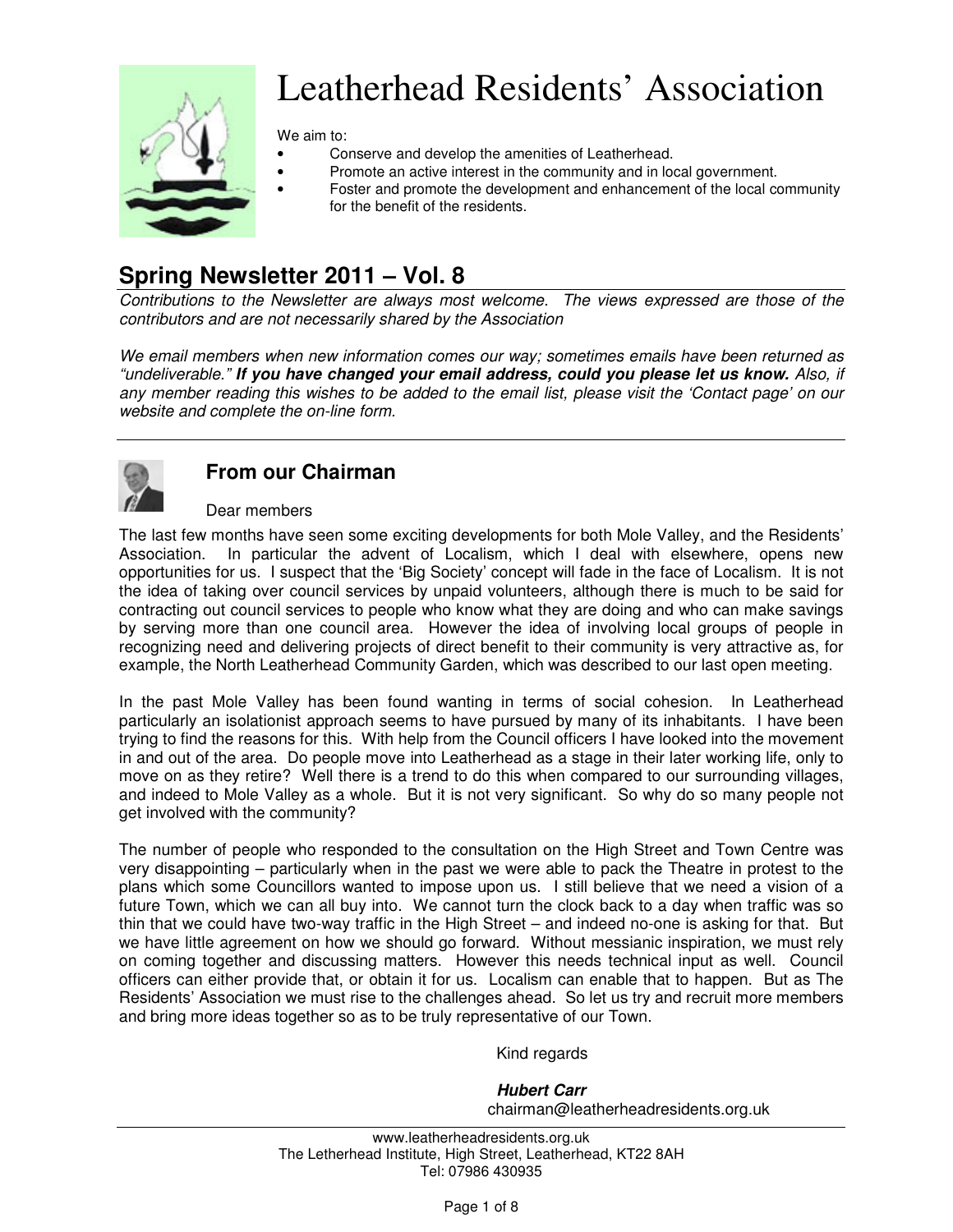

## **From our Secretary**

Dear members

In the Spring Newsletter a year ago I asked you to consider attending our meetings and joining our Committee. I do so again. As I said last year, I am very well aware that many you have full time jobs, are bringing up a young family or have other commitments. Indeed, if all members actually turned up at a meeting we would not have room for everyone! But the more members who attend our meetings, the better informed we are of what members want and also members themselves are better informed of what their Committee is doing.

You may recall that we had a questionnaire and that as a result of that we changed the start time of our monthly open meeting to 7.30 pm. Furthermore, 79% of those who replied indicated that they thought meeting every month was too often. However, because Room G6 is booked monthly and because arrangements had already been made for speakers and police reports until the end of last year, we continued to hold monthly open meetings. There was also the point made by one of our Committee members that we needed to allow members a channel for bringing up concerns, asking questions and so on each month.

However, most monthly meetings have continued not to be quorate and this is not satisfactory. Also each month we hold a separate, closed Committee meeting, which often covers a good deal of the same ground as the open meeting. It means members of your small, but hardworking, Committee often spend up to five hours in meetings each month. This is not, in my view, the most efficient arrangement and may well be putting off people volunteering to join the Association's Committee.

At the January meeting of the Committee, we discussed following the practice of one of our neighbouring Residents' Associations and hold a single *open* Committee meeting each month; that is, the monthly meeting would become a Committee meeting at which other members of the Association are invited to be present to express their own opinions and concerns. This was adopted unanimously as the Committee's recommendation at it February meeting.

The advantages of such an arrangement are, in my opinion:

- We will no longer have a monthly open meeting which is not quorate.
- Committee members will make a far more efficient use of their time.
- By making the Committee meeting open for other members to attend, the Committee is more directly accountable to its members.
- Also members can voice their concerns each month directly to the committee.

The exception will, of course, be the Annual General Meeting which must remain an open meeting of all members at which the Committee is annually elected and to which the Treasurer presents a report and an audited statement of accounts. We are also considering having another open general meeting, probably of a social nature, in the Autumn.

If this new arrangement is adopted, we would need speakers only at the two open meetings, which some of you may also consider an advantage! Of course, if anything of significant importance occurred that required a more general open meeting, the Association's Constitution already allows the Committee to convene a Special Open Meeting.

Although the Constitution empowers the Committee to enact its recommendation, we thought it only fair that ordinary members be given a chance to air views or, indeed, make counter proposals at the **Annual General Meeting, which will be held on Monday, 9th May**.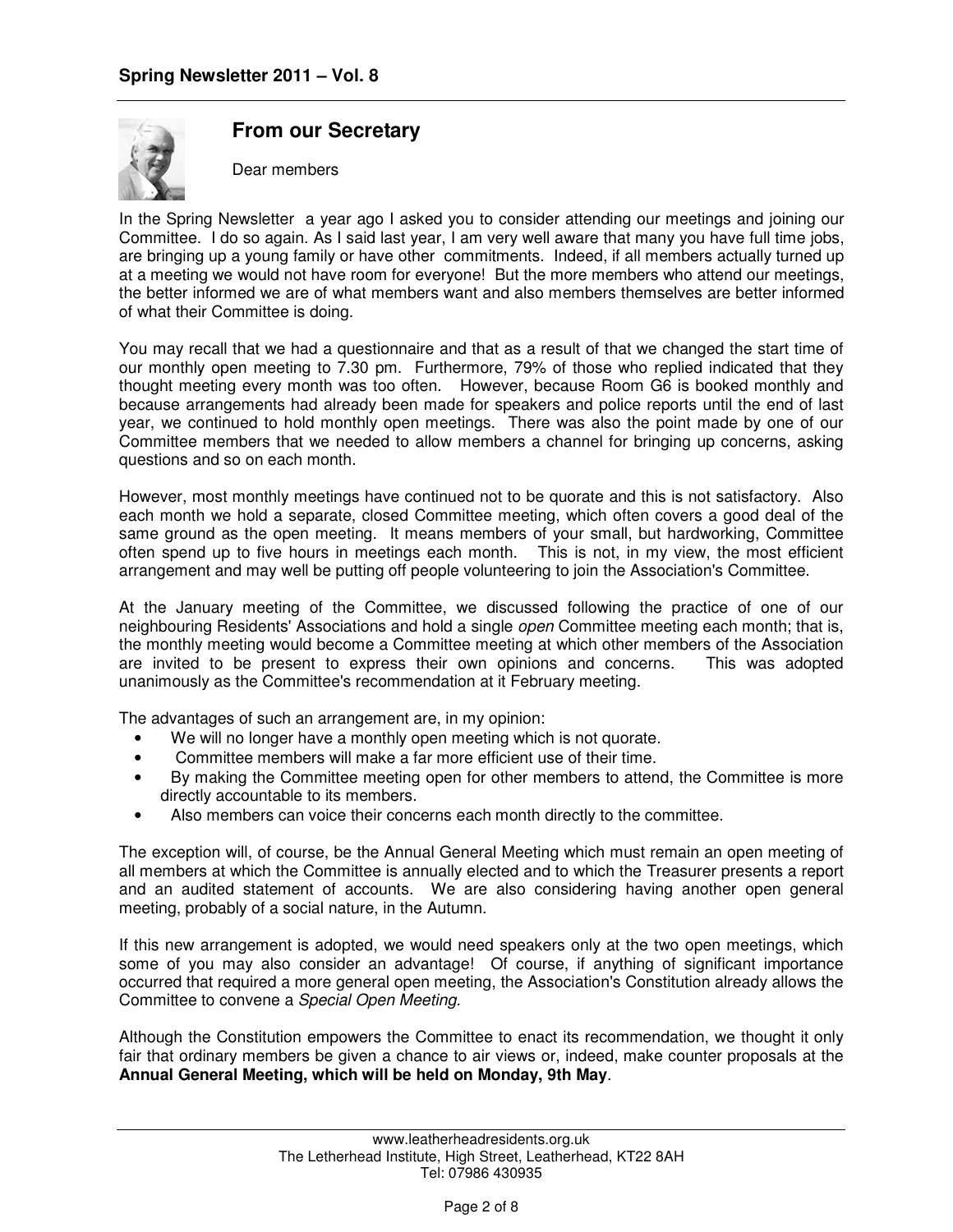You may also recall that it was suggested we amend Clause 7 of our Constitution to allow for a smaller Committee. We were not able to do this and, I think, we ought really to be aiming to get more, not less, people involved. So I am asking you again this year: **please consider joining our Committee at the Annual General Meeting** 

Some members from time to time have grumbled about the conduct of meetings. Mindful of this, your Committee adopted a set of Standing Orders which have been published on the Association's website since February. You will find them on the same page as the Constitution and the Code of Conduct, namely: http://www.leatherheadresidents.org.uk/org.shtml

Those members who do not have Internet access at home can read them on the computers in the Public Library.

We are endeavouring to streamline our meetings and make them more efficient, to make the Committee more accountable to ordinary members and to get as many people as possible involved in building up the Leatherhead Residents' Association so that it has an even stronger voice for the whole of Leatherhead.

Please come to the AGM on the 9th May if at all possible.

Kind regards,.

**Ray Brown**  secretary@leatherheadresidents.org.uk

# **Community Garden - Take Two**

On Saturday, 5th February, Andy MacFarlane, Assistant Head and Director of Science & Maths for West Hill School, welcomed Simon Woodhams, Project Worker and Manager for the Garden, and a bright eyed group of 15 - 20 community volunteers to the first meeting and work party of the new Community Garden

The original site for the Community Garden in Wood Bridge Road was closed in late 2010 due to flooding with sewerage contaminated water. This was a hard knock for Simon, who was moving Heaven and Earth to get the Centre up and running. However, it seems it was all for the best, and excellent grounding for this new, larger and ideal site.

The school, which caters for students with learning difficulties, "has a wet and soggy field that will not only provide an outstanding outdoor classroom for the pupils, but also a replacement community garden for North Leatherhead, and enable joint working between the school and the community."

The Community Garden will support flowers, crops, art project and, said Andy, "Part of our job is to raise standards and also raise awareness of science in the wider community."

The project is seeking more volunteers to help develop the site. No specialist skills required. For more information contact Simon Woodhams, North Leatherhead Project Worker:

 telephone 0 7845 143356 email: swoodhams.lcg@live.com

Flip Cargill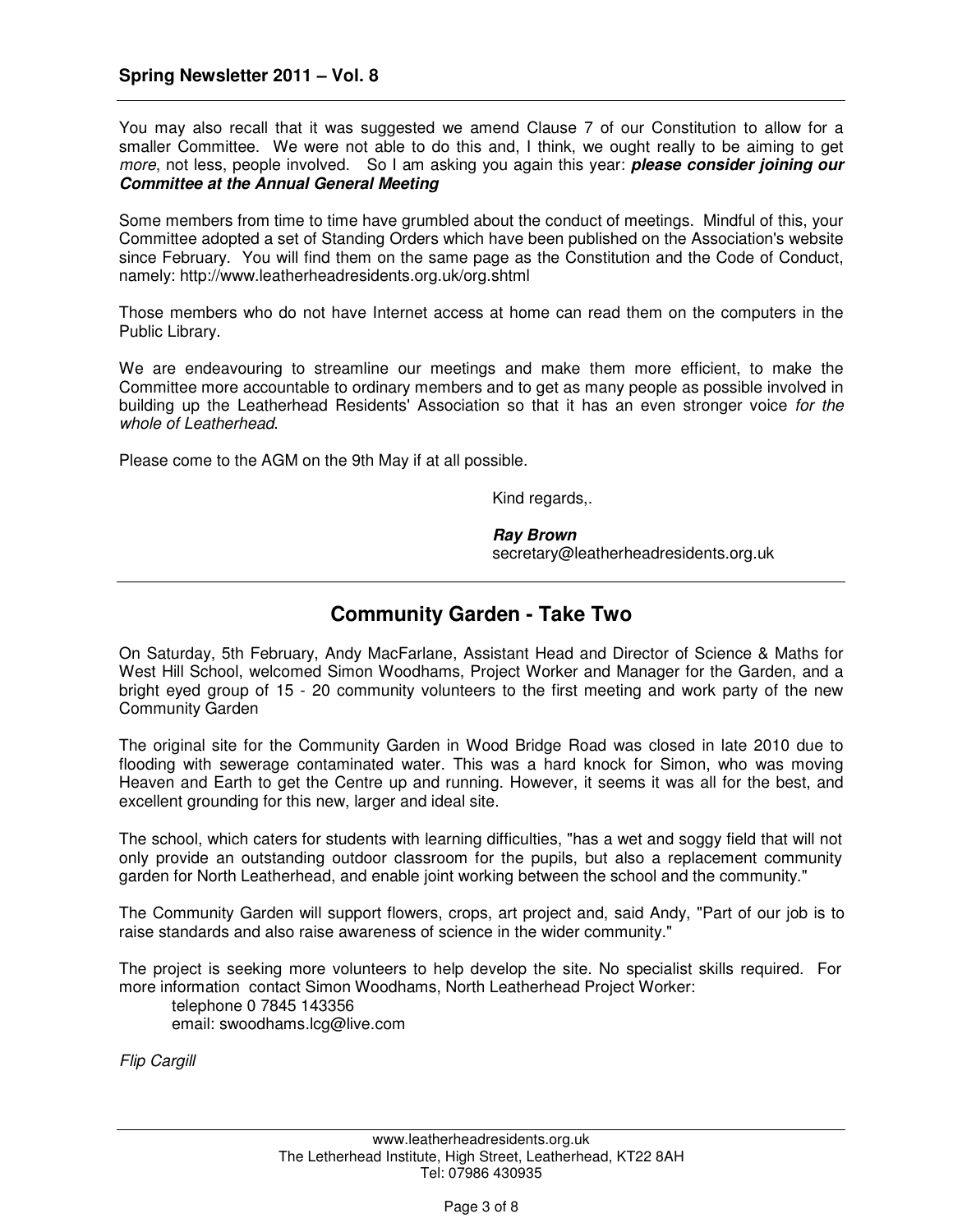# **A Goodnight's Sleep Now Possible for All**



Many of you probably read in the Leatherhead Advertiser of 17th February how campaigners Councillor Rosemary Dickson and Roy Allen of the Leatherhead Residents' Association persuaded Sainsbury's to change "horrendous" delivery times which kept nearby residents awake at night.

Cllr Rosemary Dickson has fought a good fight on behalf of town centre residents who have suffered much too long from being awakened several times each night. Over the years the LRA has existed, steps have been taken to curb the noise made by frequent, nightly deliveries to Sainsbury's. The result always seemed to be short term with lapses in procedure every time there were staff changes or different lorry drivers.

It took the team work of the MVDC, Environmental Health Officers (EHO), Cllr Rosemary Dickson, our own Roy Allen and Alan Lacey, Sainsbury's regional affairs manager, to come to the decision that something had to be done to prevent this noise nuisance. Residents were supported by the this Association and by the Trustees of the Leatherhead Community Association.

Although there is no legally binding decision, Sainsbury's has taken the exceptional decision to cancel overnight staff and deliveries between 11:30 and 6:00. Some people might think this is a very short night's sleep but it is such an improvement that the affected residents are delighted with the results.

A lesson to be learned is that, at the time planning permission is given conditions should be imposed on delivery times, thus preventing heavy goods vehicles from arriving in the early hours of the morning.



A Sainsbury's spokesman has said: "We always aim to be good

Neighbours." Some of the residents of Leatherhead Town Centre are beginning to believe that quote. Long may it be true.

Cheryl Allen

Editor's note:

I am sure we are all grateful to the commitment and dedication shown by Roy in his part in achieving the above agreement. Another of our members, Alan Thornhill, and our Chairman have complained to Sainsbury's over the past two months or so about one of their shopping trolleys left in the River Mole. Impatient at Sainsbury's lack of response, on  $9<sup>th</sup>$  March Alan with another of our members, Tom Musoke, and Tony of the Amici café retrieved the trolley from the river and, collecting another two vandalized Sainsbury's trolleys on the way, returned all three trolleys to the store.

# **LOCALISM**

The Localism Bill was published in December 2010, and is currently making its way through Parliament. No doubt with some modification it will become an Act later this year. It is very significant for Residents' Associations, and it will turn much of our national decision taking on its head. Quite simply it will enable planning and housing policies to be influenced at the very local level of Residents' Associations (RAs) and Parish Councils. Clearly the elected members of District Councils will still be responsible for decisions, but in future they will be under greater obligation to take note of the neighbourhood views expressed by the RAs and Parish Councils. What is more the council will have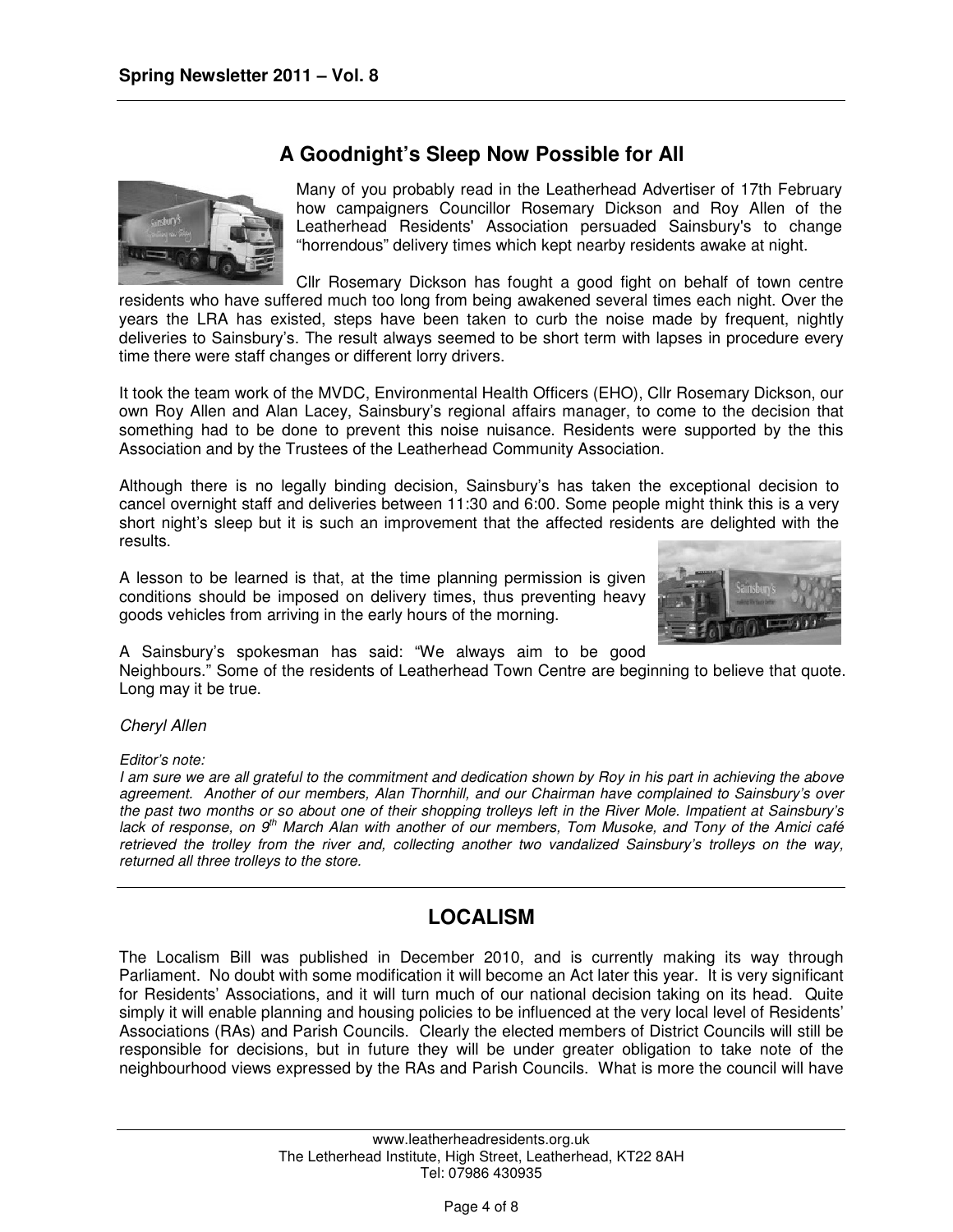to assist these neighbourhood groups by providing officers to assist with the formulation of realistic policies.

Local Planning policies will in future have to be guided by what the neighbourhood communities want in terms of the future of their locality. Similarly the Council's Planning Committee will have to take account of local representations in reaching their decisions. In Mole Valley this is more or less what happens anyway, as the RAs are consulted in the same way as the Parish Councils.

The provision of housing, both in terms of new provision, and management of social housing is to be referred to local requirements rather than dictated by Regional Assemblies. Indeed the Regional Assemblies have already been disbanded. Under the anticipated Act, the RAs will have a responsibility in determining the location and type of new housing. But there does not appear to be a planning link to this and the provision of support services such as roads, water supply or even adequate educational provision. Although there is mention of local knowledge being used in matters of flood control. This latter is a particular concern to Leatherhead as plans in Reigate Borough to build housing in the area north of Gatwick will increase the rate of storm water run-off in the headwaters of the River Mole. Although the amount of water may not be any greater it will all arrive in Leatherhead much more quickly causing greater flooding than is currently experienced above and below the Town.

Localism is also being seen as an opportunity for local initiatives to be carried out by local people using funds from outside the council's budget. For example such schemes may be funded by lottery funds, or other grants which may become available to such schemes. It should be remembered that following the Leatherhead Health Check, the formation of the Leatherhead Area Partnership Ltd. (LAP) enabled funding to be obtained from SEEDA. Although SEEDA has now been disbanded, LAP is currently investigating other sources of finance for community projects.

One must look ahead with optimism, for under these proposals the Leatherhead Residents' Association should be able to bring much greater influence on the future of the Town. Its time to get involved.

Hubert Carr

# **RAMBLINGS OF A BORN-AGAIN CYCLIST**

I go on some of Flip and Ian Cargill's walks, but I wanted to get fitter to give me some hope of keeping up with my younger lady-friend who goes to the gym three times a week. After some discussion with my children they bought me a hybrid bike for my  $75<sup>th</sup>$  birthday last year. So I've got to use it!!!

I hadn't cycled for 40 years, and I didn't fancy going on busy main roads – so I've been cycling off-road to Polesden Lacey, or to West Horsley via Bookham and Effingham Commons to visit my daughter.

A few weeks ago I cycled up to Bockett's Farm for coffee, and started on a 7-mile Family Ride which took me up to the Sawmill at the top of Norbury Park, down to Box Hill and Westhumble Station, (detour to Denbies for lunch), back up to the Sawmill from Mickleham (had to stop about 10 times to get my breath back), down to Bockett's Farm for tea, and then back home – a total distance of 14 miles.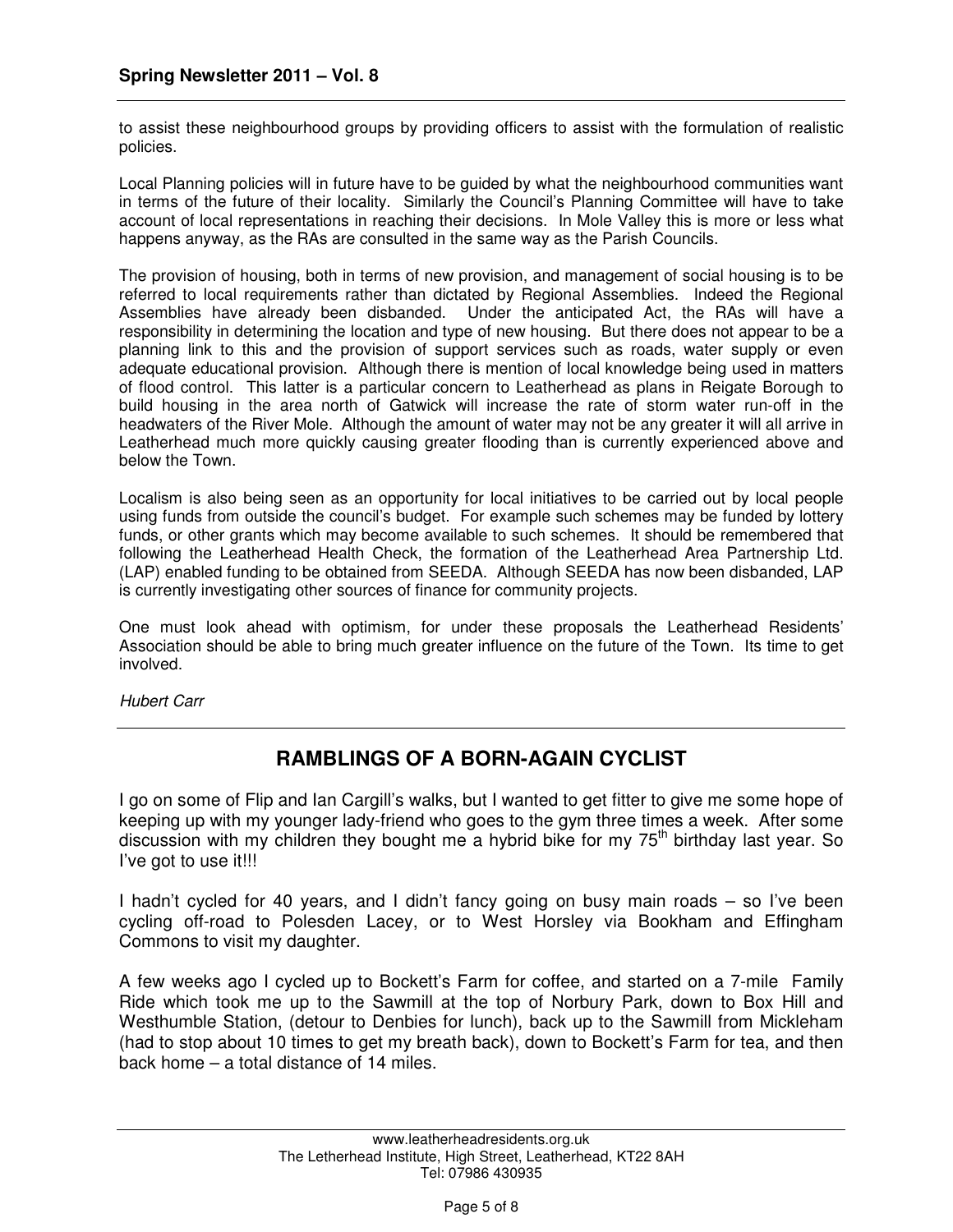Initially I thought that cycling would be a lonely pastime unless I was with my family. But I've since been on three GO50 Easy Rides, where I discovered that there were around 35 people, mainly ladies, and all very friendly. Also, I've joined the Mole Valley Cycling Forum (MVCF). They have recently prepared a Survey of Cycling Links - Epsom Road Area. This can be viewed on www.mvcf.org.uk, select Schemes, and then click on the link under East Leatherhead.

Now there is the excitement of the Olympic Cycle Races coming through Leatherhead and up the zig zag on Box Hill (6 times for men, twice for ladies) on  $28<sup>th</sup>$  July 2012, and a test race in August this year. Councillor David Sharland, Mole Valley Olympic Cycle Race Lead Member said:

 "Having the Olympics come to Mole Valley is fantastic. A once in a lifetime opportunity. The cyclists have a real challenge in having to climb Box Hill several times which will clearly add to an exciting race. Preparations are already under way and we are determined to make this a successful event for all involved – competitors, residents, visitors and businesses."

The organisers are expecting that a million people could turn up to see this race. The National Trust are, quite rightly, concerned about the impact this could have on the 20 varieties of orchids which grow on Box Hill, including the rare Man Orchid, and will be protecting these sites. We were very lucky last year to be told where to see some Man Orchids – and found them – growing just off the cycle track on the Ryka's Cafe side of the A24!

Rod Shaw, Principal Conservation Officer for MVDC, has advised the MVCF that the theme for this year's Mole Valley Heritage Weekend in September is "Work, Rest, and Pray". The Olympics Cycle Races have given him the idea of including something on the history of the bicycle in the Mole Valley. I've suggested that he contacts Linda Heath in the Leatherhead & District Local History Society. If anyone has some other interesting information please let me know (email alan.thornhill@tecres.net)

Life begins at 40? No, life begins at 75! My only regret is that I didn't return to cycling many years ago.

Alan Thornhill

## **Transition Towns News**

The Transition Towns Movement is an international movement and locally Ashtead, Bookham and Dorking have become Transition Towns. Some people have asked why Leatherhead is not part of this movement; accordingly some Committee members have been attending neighbouring transition meetings with a view to finding out more.

#### **1. Transition Bookham:**

Holds open meetings 7.30pm to 9.30pm at St Nicolas Church's Pastoral Centre on the third Wednesday of each month. All are welcome.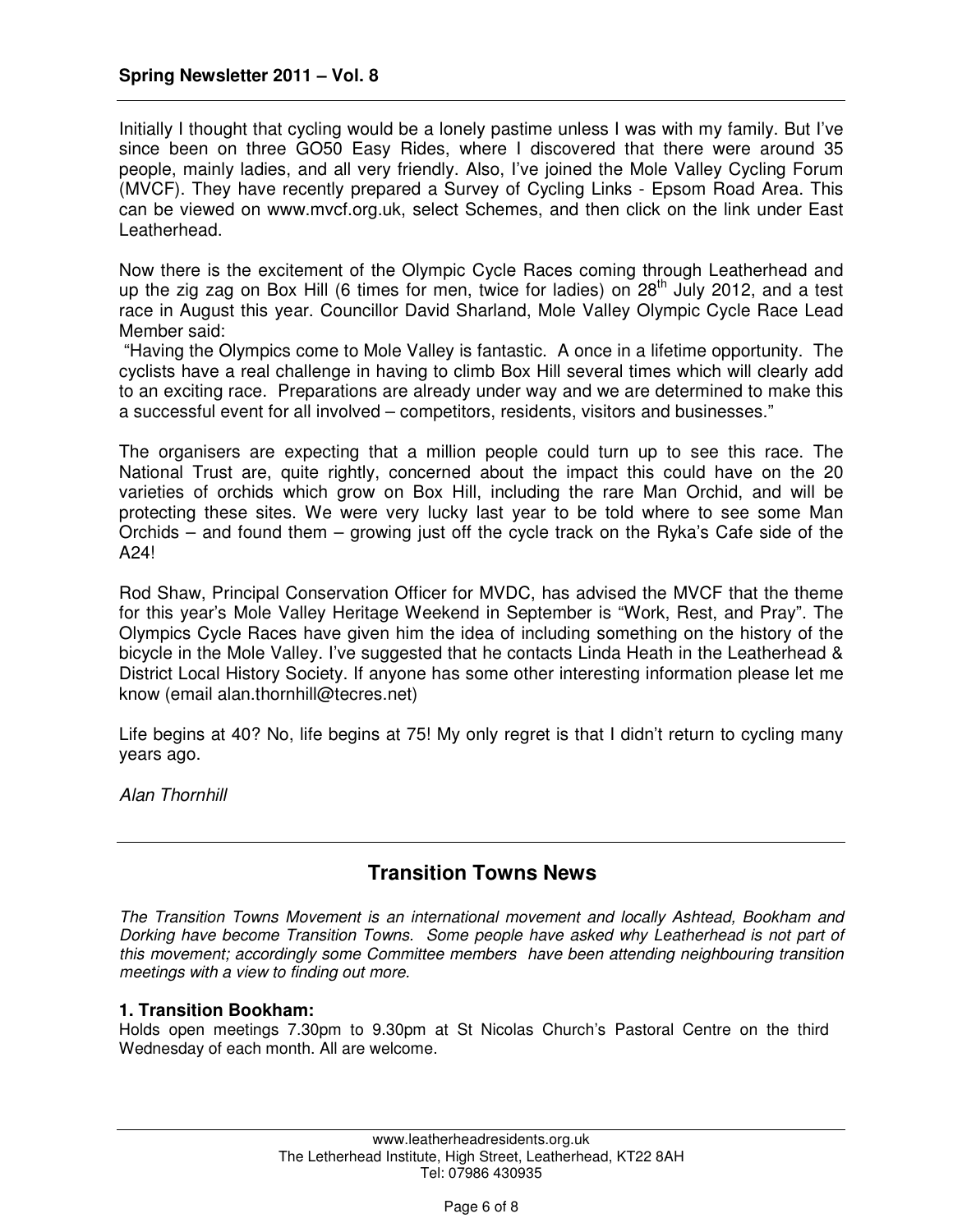#### **February 16th: Love Food Hate Waste**

Surrey chef, Carmela Tomkins, was the guest speaker and demonstrator for the evening. She is a creative caterer and consultant with a passion for healthy, tasty, quick and easy to prepare meals. She is also involved with Surrey County Council's "Love Food Hate Waste" campaigns and is endorsed by some well known celebrities, all promoting the value of simple home cookery.

Carmela spoke about how to reduce food waste (8.3 million tonnes of food and drink going to waste each year in the UK) and she and her mother demonstrated left over soup, a frittata and a sweet dish for all to taste. She was surprised to realize that her audience actually consisted of people who could and did cook but rose to the occasion and animated discussion of the pros and cons of various foods followed.

#### **2. Transition Ashtead**

#### **February 2nd :Solar & Photovoltaic Energy Presentations.**

On Wednesday 2<sup>nd</sup> February, over 70 people gathered to hear the four speakers, Richard Warren and Fergal O'Driscoll of Solstice Energy, Sam Tilley of Infinite Energy and Alban Thurston of "Juice from your Roof." They explained the latest solar technology, and and how to get the most out of the Government's renewable energy Feed-in-Tariffs.

They covered electricity generation, hot water generation, solar energy "farms" and organising "buyers' clubs" so that local people can join together and get these solar generation products at reduced prices. They also answered the many very relevant questions raised by the lively audience.

Ashtead Transition are now planning to take part, with other Surrey groups, in organising a "solar systems buyers' club".

If you are interested in this or any other Transition Ashtead event, please contact info@transitionashtead.org.uk or telephone the Secretary, Caroline, on (01372) 275404.

#### **3. Other future Events**

#### **Saturday 26th & Sunday 27th March: Surrey Eco-house event**

Action Surrey, an organisation set up by Woking Borough Council, is organising this event to inspire the public and homeowners to learn about energy saving measures and renewable technology from those who have already been there and done it.

Viewing a Surrey Green Home is free but booking is strictly required. Please visit www.actionsurrey.org/surreygreenhomes to find out more and book free tickets

#### **Sunday, 19th June: Wildlife Aid Open Day**

Wildlife Aid will be holding their annual from 10am to 5pm. The day is open to all and entrance is just £10.00 per car (£3.00 each if on foot).

They would welcome any offers of help on the day itself, so please email them if you would like to be a part of the day: mail@wildlifeaid.org.uk

More details on the Open Day will be published on the website www.wildlifeaid.org.uk as they are confirmed

Flip Cargill Caroline Brown